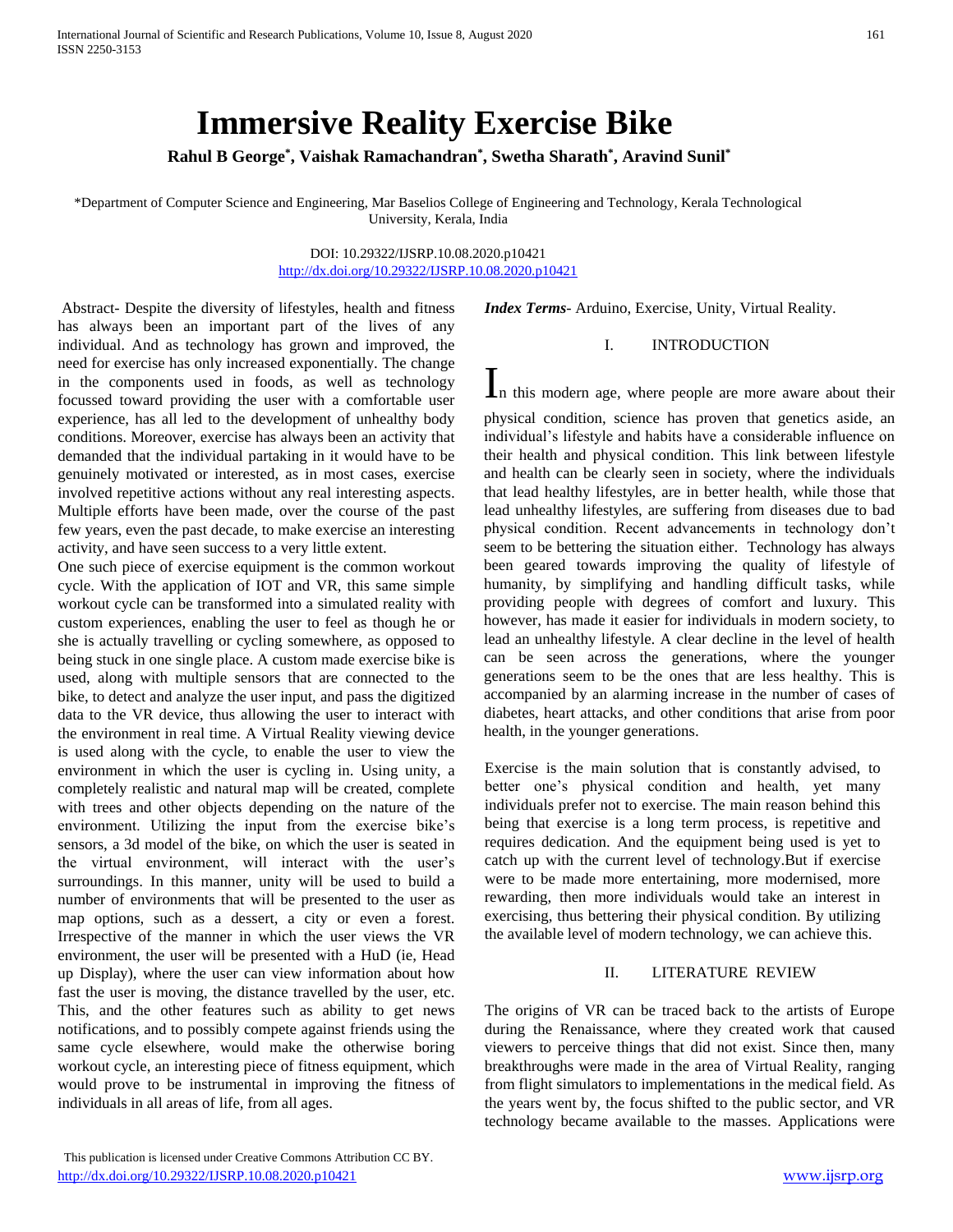developed in the areas of entertainment and education, which led viewed through a VR headset, but since the cost of a VR headset to the popularization of Virtual Reality.

Research exploring the potential of Virtual Reality, and especially the ones focussing on human response to Virtual Reality, had discovered that the human response was largely positive, as most activities became more engaging and entertaining, when coupled with a VR element. One experiment had made a comparison between test subjects exercising on a cycle with just a mounted display, while the other subjects were making use of a VR headset. They were provided the same visuals and conditions, to minimalism or eliminate other factors. The results showed that the subjects that had used a VR headset, had cycled longer than the subjects that had just used a mounted display, and that they had found the experience more engaging and entertaining than the other test subjects. This indicated that VR could be utilized to enhance an individual's experience in any activity.

Attempts were made to integrate Virtual Reality elements into activities such as exercising but most of them had involved a pre recorded video clips or experiences being played on a viewer's headset, as the viewer took part in that particular activity, which was observed to not have a considerable impact in the user experience or performance, which was the main drawback of such applications.

#### III. PROPOSED APPROACH

Previous attempts at integrating VR and exercise had employed pre-recorded media for providing the individual with a VR experience, which had unsatisfactory results as it had resulted in a lack of immersion. The implementation of the interfacing between the user's inputs and the Virtual Environment or media, had to also be such that no delay was present between the user's actions and the required response from the system. By interfacing the inputs of many sensors with a Virtual Environment, a higher level of immersion can be achieved.

A custom made exercise bike is used, along with multiple sensors that are connected to the bike, to detect and analyze the user input, and pass the digitized data to the VR device, thus allowing the user to interact with the environment in real time. The entire hardware setup interacts with an arduino, which is used to get the user input from the exercise bike. A potentiometer is used to detect the angle at which the handlebar has been turned (left or right), and passes this input to the arduino. A Hall sensor is used to measure the speed at which the user is pedaling, at any given time by determining the number of rotations made by the pedals. The arduino puts the steering input and the speed input in unity, thus interacting with the unity environment, using the entire cycle as a controller. A Virtual Reality viewing device is used along with the cycle, to enable the user to view the environment in which the user is cycling in. The environment is preferably

 This publication is licensed under Creative Commons Attribution CC BY. <http://dx.doi.org/10.29322/IJSRP.10.08.2020.p10421> [www.ijsrp.org](http://ijsrp.org/)

is high, and most users would not be able to afford one, the environment can be viewed through an ordinary display device.

#### IV. DESIGN

#### *1. Arduino*

Arduino is a company that produces hardware and software which are open source, that primarily produces the microcontrollers and microcontroller kits which are used for building digital devices. These boards are provided with digital and analog IO pins that can be used to interface with many other circuits and components. The boards feature serial communications interface and also support communication over USB(Universal Serial Bus) in some models for loading programs from a personal computer. The programming of the microcontrollers can be done using C/C++ programming languages.The Arduino has an open source hardware meaning that it can be manufactured by third party manufacturers legally. This allows for the arduino to be available very cheaply anywhere in the world. Most boards consist of an Atmel 8-bit AVR microcontroller with different pins, flash memory and features depending on the model. Most boards feature a 5V linear regulator and a 16Mhz crystal oscillator or ceramic resonator.

The arduino microcontroller boards comes with a pre-installed bootloader that helps with the upload of a program from a native personal computer onto the board's flash memory.The Arduino UNO is chosen as it offers ample performance at a much affordable price. It has an Optiboot bootloader. The program is loaded onto the board via USB from another computer. This is performed using USB to serial adapter chips(such as Atmega16U2).

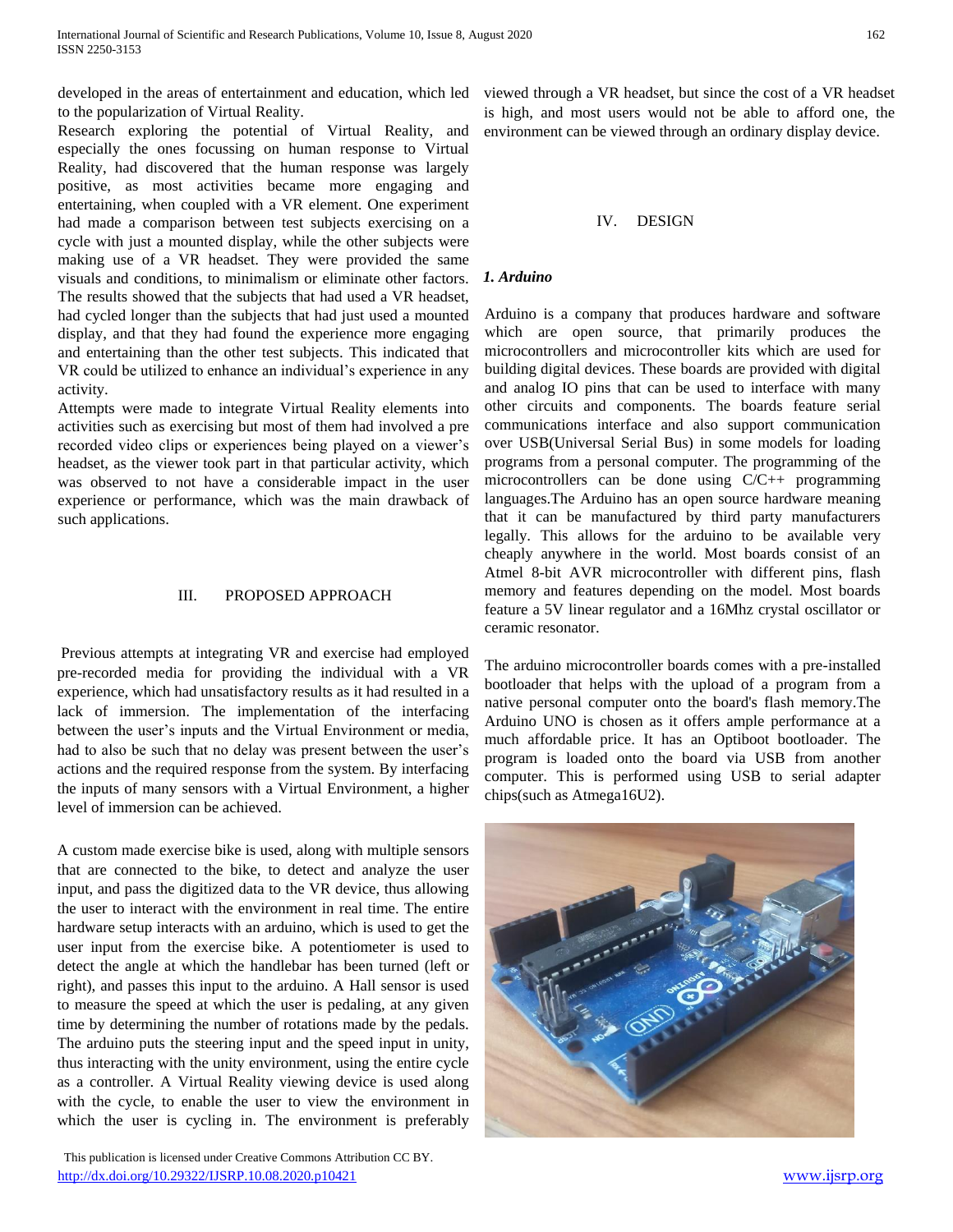## *1.1 ARDUINO-IDE*

The Arduino Integrated Development Environment (IDE) is an application available across different platforms( Windows, Mac and linux), and is programmed in Java. It includes a text editor that has automatic intending, brace matching, syntax highlighting and so on. This makes programming in the IDE much efficient and simple. It also features a one click compile and upload button making it easy to upload programs onto the microcontroller board. It supports C and C++ using unique rules for code structuring.The arduino library offers many Input Output procedures. A custom code written by a user, only requires the following two functions: for starting the sketch (setup()) and the main program which is loop (loop()). Which are then automatically linked with the main() program. A Serial monitor is used to obtain any output from the microcontroller board, as it offers a quick and easy way to establish a connection with the board. Arduino is used to obtain the speed and direction of the cycle in real time. It gets the data in the form of electrical signals which are then converted to more meaningful values which are then sent to a serial monitor which can later be intercepted by the unity program.

#### *2. Potentiometer*

A potentiometer is a resistor with three terminals, with a rotating contact that forms an adjustable voltage divider.The potentiometer used in the build sends out current having voltage between 0 and +5v.The variable resistance can be regulated using the control shaft of the potentiometer. The potentiometer output is read as analog signals by the arduino.The handlebar is connected to the shaft of the potentiometer. This is done so as to obtain an analog input for the direction.The output of the potentiometer is mapped between values of -180 and 180 by the arduino. That is, when a voltage of 5v is provided as input to the arduino from the potentiometer the signal is read and a value of 180 is passed to unity, similarly when the voltage is 0 the value passed would be -180.This is used as direction input in unity. The directions will be mapped such that 180 is hard right and -180 is hard left.



A Hall effect sensor is used to measure the intensity of a magnetic field. It's voltage output is directly proportional to the intensity of the magnetic field.It has a thin metal strip to which current is applied along it. This causes the electrons in the metal strip to flow from one region to another. During the presence of magnetic field, the path of the electrons will become deflected from a straight line. As a result one region of the conductor will be positively charged and the other negative. Hence a new voltage will be produced which is known as Hall voltage.This is better than a conventional inductive sensor as inductive sensors require moving or changing magnetic fields whereas hall effect sensors can detect stationary or non moving magnetic fields.

The advantages of using hall effect sensor are:It requires no contact to work, that is the magnetic field detection does not require the sensor to touch the magnet.

The sensor can be placed in a sealed container so that external contamination will not occur.It can operate at much higher frequencies as compared to a mechanical counterparts.The only disadvantage is that the accuracy in reading the strength of the magnetic field can vary. This is not an issue as the primary use for the sensor in the project is to detect the presence of magnetic fields.The hall effect sensor is a sensor when applied current can detect the presence of magnetic fields.The hall sensor is attached to the frame of the cycle pointed to the outer edge of the driven wheel.

A magnet is attached to the outer edge of the driven wheelHence, when the drive wheel rotates the driven wheel, each rotation of the driven wheel can be detected by the hall sensor Every rotation made by the driven wheel is detected by the hall sensor when the signal is sent continuously, the speed of the driven wheel is calculated in rotations per minute in the arduino

The rotations per minute can be converted to meter/minute by, speed= $2\pi r$ <sup>\*</sup>rpm, where r is the radius of the driven wheel



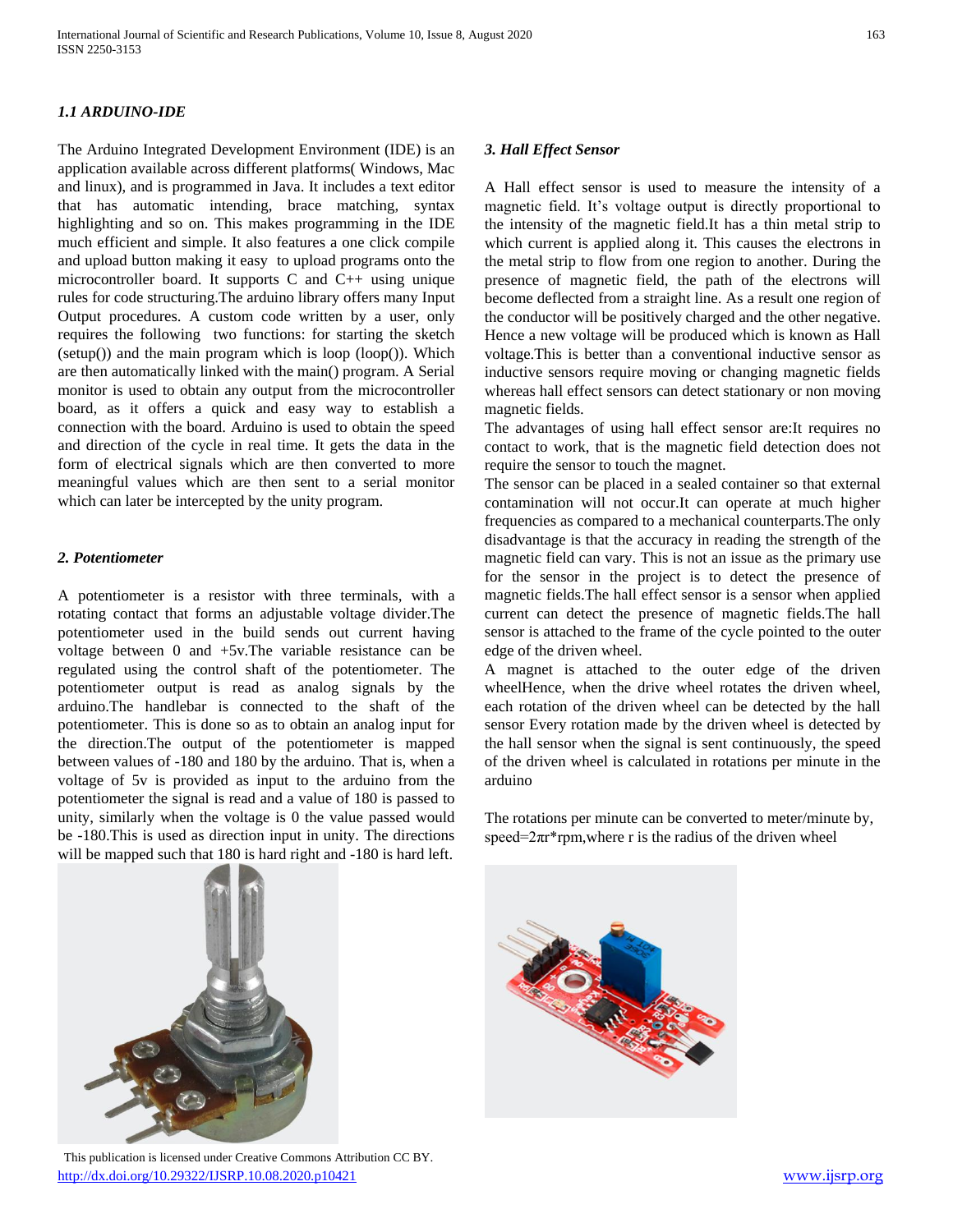

*Figure 1 . Hall sensor speed calculation*

#### *4. Virtual Reality*

The essence of Virtual Reality is derived from the meanings of the words 'virtual' and 'reality' . Therefore the term Virtual Reality, means anything that is close to being a reality. This being a broad definition, could literally mean anything, including a type of recreation of reality. Our perception of the world is generated by our brain, through the analysis of the data received through our many faculties. The base faculties being the five senses : touch, taste, sight, smell, and hearing. In reality, human beings possess many more faculties than these, like a sense of balance. And since the reality we perceive is actually a blend of tactile data obtained through our faculties, it would make sense that if one were to feed his or her faculties, made up data, that person's very perception of reality would change in the light of it. The individual would have perceived a version of reality that did not exist, but they would perceive it as genuine. This is the very essence of a VR experience. VR is usually implemented using PC innovation. There are many frameworks that are used to implement Virtual Reality, but they all achieve the same thing, allowing the user to experience the Virtual Environment. The VR environment should produce the proper responses to the individual's investigative actions, as they explore the environment. If there were to be a delay in the response to a user's action, from the VR environment, the individual's experience would be largely affected as they will easily perceive that the reality is counterfeit, and they begin to react in an unnatural manner.

 This publication is licensed under Creative Commons Attribution CC BY. <http://dx.doi.org/10.29322/IJSRP.10.08.2020.p10421> [www.ijsrp.org](http://ijsrp.org/)

#### *4.1 Virtual Reality Devices*

The most significant bit of a computer generated simulation unit is the headset, a gadget like a thick pair of goggles that goes over one's eyes. The more costly, better headsets should be associated with a PC to run applications and games, while some less expensive ones utilize a mobile phone attached to the front of the headset. All headsets should be utilized close by a decent quality pair of earphones, and there are other discretionary frills from hand controllers to treadmills that are completely intended to upgrade one's reproduced understanding of being in a different universe. Hand controllers decipher one's true motions into whatever game or application the person is utilizing, albeit standard gaming joypads can likewise be utilized.

The following constraints are present for virtual devices :-

- Latency The whole system must respond almost immediately, to user movement, or the user may end up suffering from virtual reality sickness. A high refresh rate and a powerful GPU to render the required number of frame rates.
- Lenses The focal points of the headset are liable for identifying the very near presentation to a wide field of vision, while likewise giving a progressively agreeable far off purpose of core interest. One test with this is giving consistency of center: since the eyes are allowed to turn inside the headset, it's critical to abstain from pulling together to forestall eye strain.
- Resolution and Display quality There are various optics and visual characteristics that will influence how the individual sees the picture quality and their experience of the virtual world. The picture lucidity relies upon the presentation goals, optic quality, refresh rate, and the field of view.

Most Virtual reality devices have high quality hardware, but are equally costly.

Enforcing the use of such a virtual reality device, would create a barrier to entry for most users, who are unable to purchase such hardware. An economic approach to this problem would be the use of Google Cardboard.Google Cardboard is simply built from low cost materials such as cardboard, and it has a provision where a smartphone can be placed, as the device providing the visual output. This device was developed to encourage the growth in VR development.

A user is given the choice between building their own viewing device, and purchasing a pre-made device. In order to convert a smartphone to a VR viewing device, the user will run a Cardboard compatible mobile app on their phone, insert it into the Google Cardboard viewer and then view the content through the lenses in the device.

The parts that make up a Cardboard viewer are a bit of cardboard cut into an exact shape, 45 mm central length focal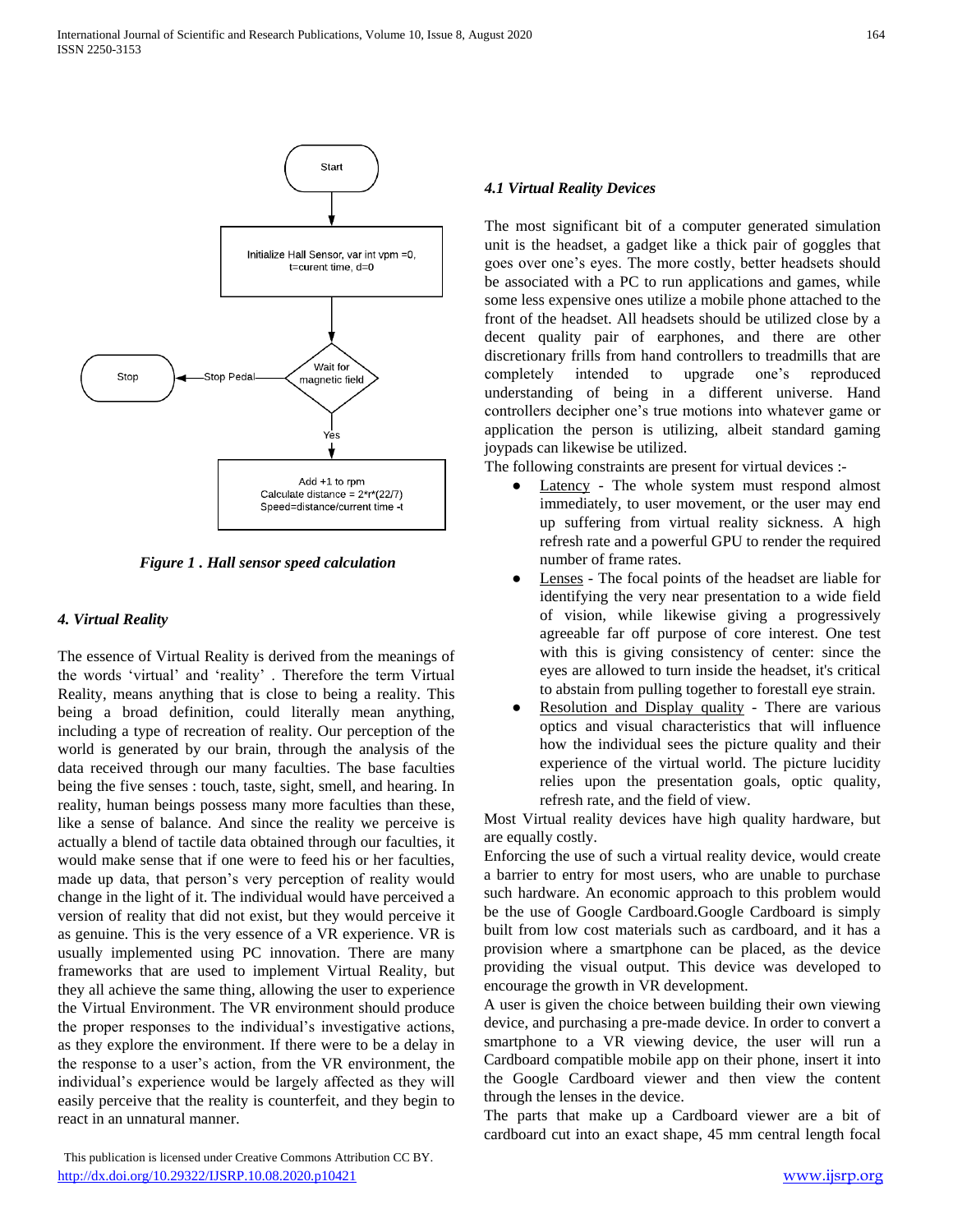points, magnets or capacitive tape, a snare and circle latch, an elastic band, and an optional near-field correspondence tag. When the unit is gathered, a cell phone is embedded in the rear of the gadget and held set up by the chosen affixing gadget. A Google Cardboard–good application parts the cell phone represents a picture into two, one for each eye, while additionally applying barrel contortion to each picture to counter pincushion twisting from the focal points. The outcome is a stereoscopic picture with a wide field of view.

#### *5. Unity*

Unity is a development platform that utilizes assets and tools to develop 2D and 3D environments, in real time. It's ability to create whole virtual environments, with custom specified physics rules, various types of objects with a wide range of texture quality, makes it a tool often used by game developers and VR developers. Unity has tools that enable the custom alignment and placing of various objects and assets throughout the environment. These assets can be user made assets or assets available on the asset store. The various tools and editing options provided by unity's editor, allows a developer to craft realistic looking virtual environments.



#### *6. The Virtual Environment*

In order to create the environment, we first created a terrain layer and sculpted it using tools provided by unity. By utilizing assets from the asset store, the road was added as a separate element of the environment, with its own high quality texture file, to provide a realistic appearance. Objects, such as buildings, ruins, trees,rocks and boulders, were added to the environment in appropriate locations, with collision enabled, to simulate a realistic scenario. Further effects, such as the movement of the trees in the wind, and the movement of the surface of water, were also implemented by setting parameters in the unity editor. An artificial sky is provided by means of a skybox, which brings to the table, the option for the user to have control over the weather and time of day, especially since the sun is actually a light source that can also be subjected to the user's preferences. Since real life environments appear less clear and more organic than computer generated environments, we applied a visual filter to the user's perspective that further stimulates the different times of day, and also makes the distant objects appear less clear and foggy.

#### This publication is licensed under Creative Commons Attribution CC BY. <http://dx.doi.org/10.29322/IJSRP.10.08.2020.p10421> [www.ijsrp.org](http://ijsrp.org/)

#### *7. Interfacing Unity and Arduino*

The user's perspective is through the first person camera, which is provided by unity. By means of custom scripts in C# , we have been able to modify the operation of this first person camera, to accept inputs from the arduino, and interact with the environment accordingly.The input from the arduino is received as a tuple of degree, which indicates the direction of rotation , and the speed of motion.These inputs are processed and then passed as values to functions that rotate and translate the first person camera in the required manner.Because the inputs are received as a constant stream of information, from the arduino, there is near to no lag between when an input is given and the motion of the camera.A 3 dimensional model of a cycle will also be connected to the first person camera, to provide an immersive experience to the user.All these elements come together in the unity engine, to provide the user with an immersive cycling experience.Even though the main focus of the environment will be the path through which the user is cycling, the whole environment will be made as immersive and realistic as possible, to make the user feel less like it's a simulation, and make the experience more